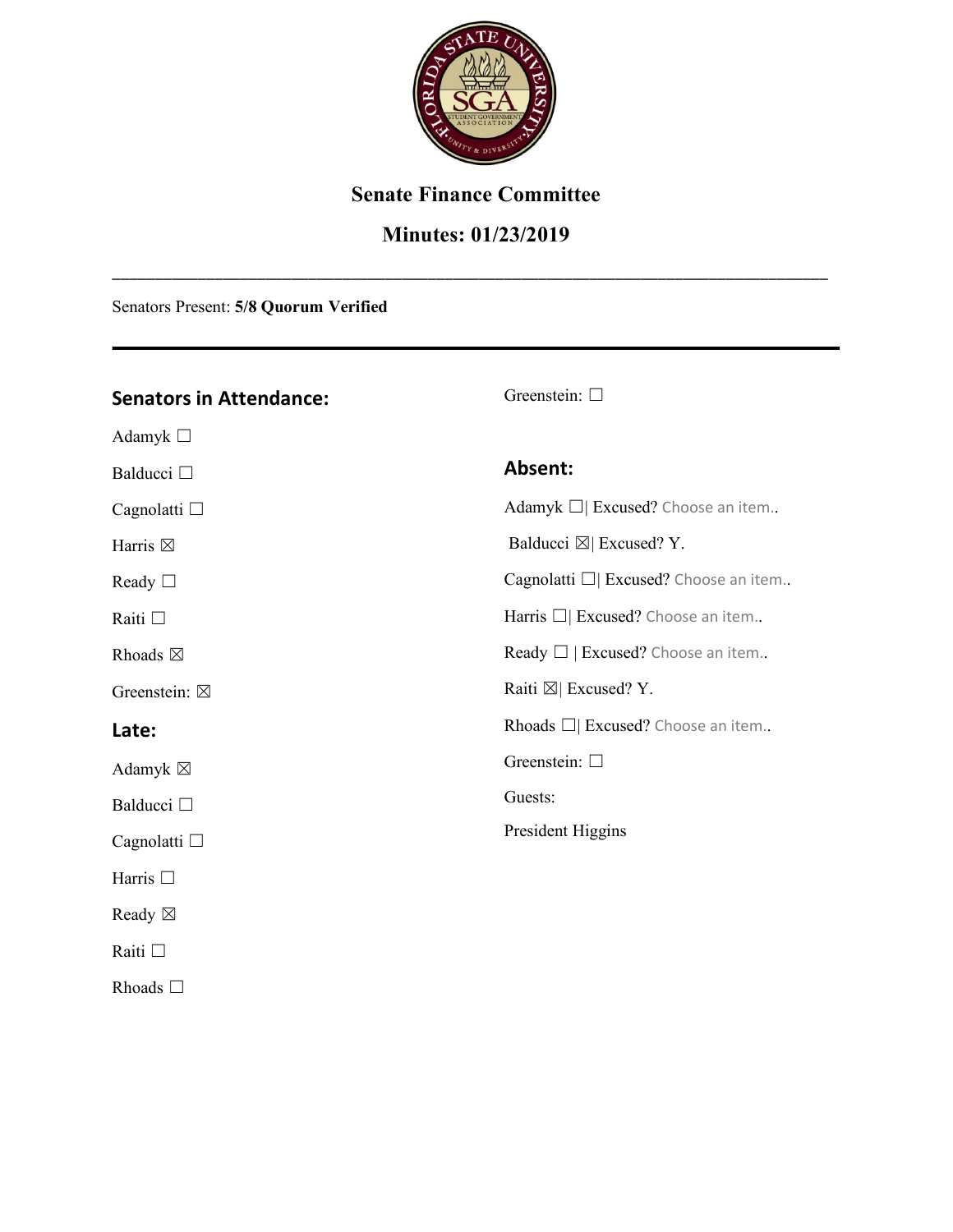# **Agenda:**

# **Meeting called to order.**

5:07pm

# **Announcements: None**

# **Committee Business:**

# **Old Business:**

Swing Dance Club - \$1000 allocated by PAC for contractual; event to teach swing dancing

Chinese Students & Scholars Association - \$1750 allocated by PAC for food for lunar gala

## **New Business:**

Economics Club - \$433.30 allocated by PAC for food for an event

Black Law Students Association - \$800 allocated by PAC for clothing

Relay for Life - \$3500 allocated by PAC for expense (stage)

## **PAC consent resolution passes unanimously and unamended**

Securities Society - \$1210 in travel and \$990 in lodging allocated by RTAC

FSU Eco-Reps - \$262.50 in mileage, \$452 in lodging, \$79.97 in registration allocated by RTAC

FSU Eco-Reps Amended \$159.95 in registration, new total is 874.45

## **RTAC Amendment passes unanimously**

ASME- \$1500 in Registration allocated by RTAC

ASME amended \$500 in the Lodging category

## **RTAC Amendment passes 3-0-1**